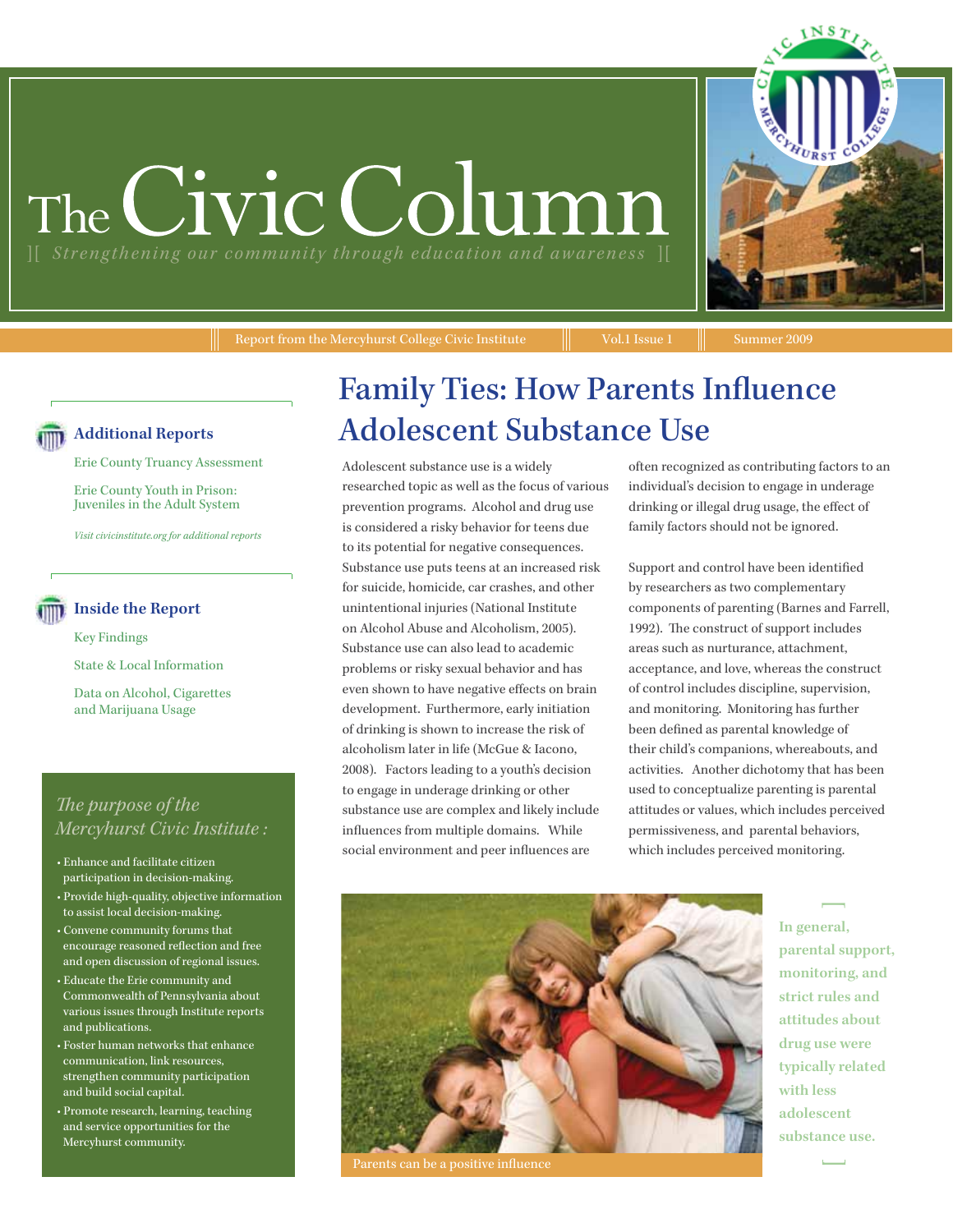## Adolescent Substance Use

*continued*

Each of these areas can be examined in relation to adolescent alcohol, tobacco, and other drug (ATOD) use (e.g. does the degree of closeness an adolescent feels within the family impact their alcohol or drug use?; do strict family rules prevent adolescents from drinking?). In addition to relating these general constructs to adolescent ATOD use, recent research has investigated how alcohol-specific socialization by the family impacts adolescents' substance use. Alcohol-specific socialization refers to any activities that parents undertake specifically to manage their children's drinking behaviors and may include things such as making alcohol-specific rules, showing disapproval of drinking, and talking about alcohol use (Van der Vorst, Engels, Dekovic, Meeus, & Vermulst, 2007). Research by Kuntsche and Kuendy (2006) focused on the support construct of parenting as it relates to ATOD use. They found that a lack of family bonding was a predictor of alcohol use by adolescents. Family bonding is defined as a feeling of closeness and intimacy toward one's parents and included behaviors such as listening to a child's worries, spending free time with the child, and providing help to the child when needed. Mothers and fathers may not have the same impact on children's substance use as illustrated by Zhang, Welte, & Wieczorek (1999); their research showed that the closeness to mothers but not fathers predicted adolescent drinking. On the other hand, Barnes and Farrell (1992) showed that high levels of support by both mothers and fathers were associated with lower

levels of regular drinking and illicit drug use. Also, mother's support had a stronger effect on deviance for girls than for boys. Other research has found that family bonds influence substance use indirectly through peers (Bahr, Marcos, & Maughan, 1995). Youth with stronger family bonds are less likely to have friends involved with substance use. It is suggested that spending time with parents helps the children to adopt their values and thus abstain from alcohol use. Another possible explanation for this effect is that spending more time with the family means that adolescents spend less time with their peers, and thus experience less peer pressure and limited opportunities to access substances apart from supervision.



Prohibiting alcohol use in the home reduces children's involvement in underage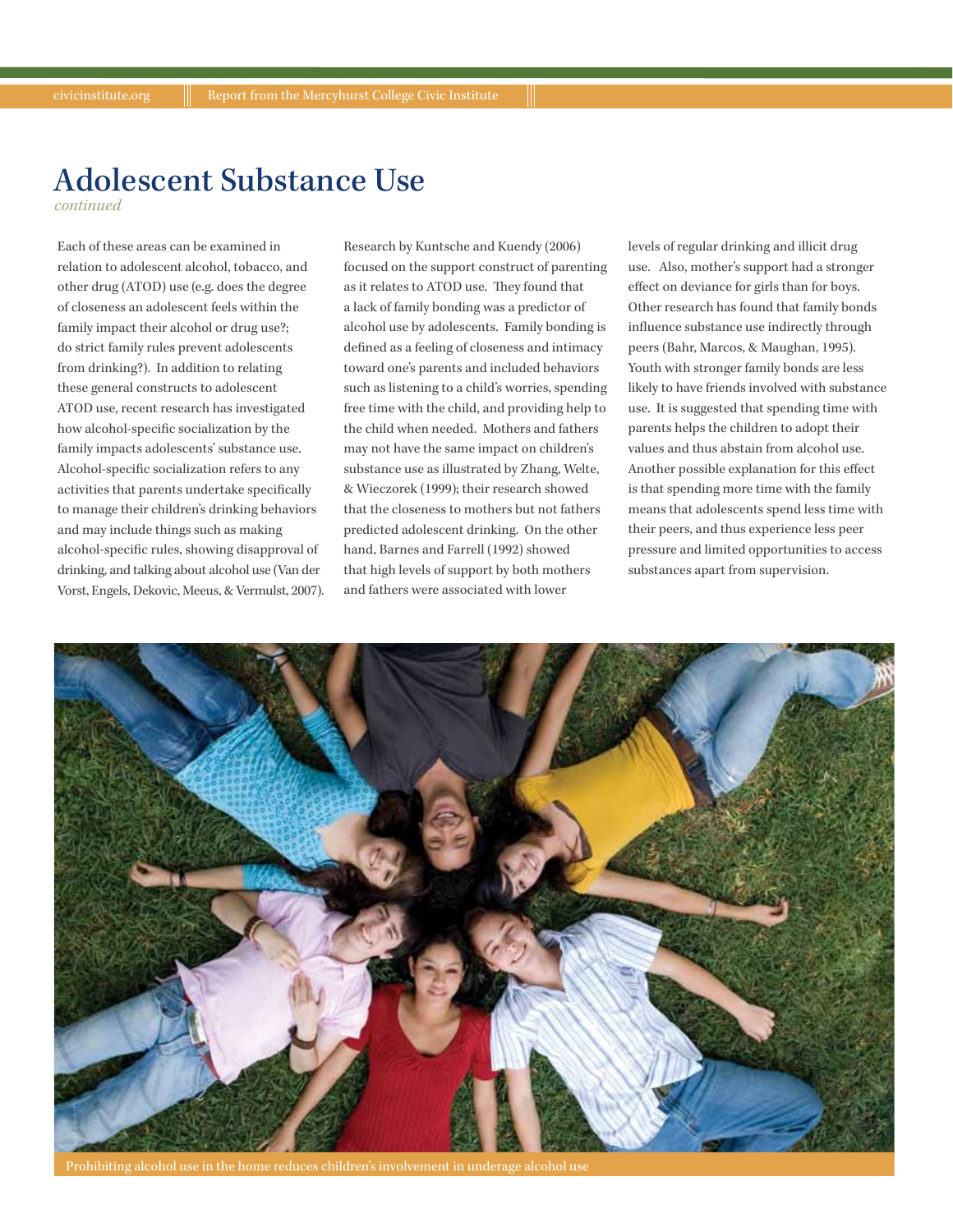## Key Findings

- There is a strong association between rules about alcohol use and actual consumption. Alcohol-specific rules lower the likelihood of drinking initiation (Van der Vorst, Engels, Meeus, & Dekovic, 2006; Van der Vorst et al., 2007).
- High levels of parental monitoring are associated with low frequencies of drinking and illicit drug use (Barnes & Farrell, 1992).
- Parents are stricter toward younger adolescents than older; parents become more permissive of alcohol use as the adolescents get older (Van der Vorst et al., 2007).
- Parents feel more confident about influencing their younger child rather than their older child, which coincides with a belief that parents have less control over their children as they get older; however, data showed that parents were equally effective for adolescents at all ages (Van der Vorst, Engels, Meeus, Dekovic, & Leeuwe, 2005).
- Alcohol-specific rules by parents are less effective once an adolescent's drinking pattern has been established, meaning that parents can impact their children's alcohol use during the initiation phase of drinking (Van der Vorst et al., 2007).
- Prohibiting alcohol use in the home reduces children's involvement in underage alcohol use (Yu, 2003).
- Parental influences on drinking behavior moderate the peer influences; when parents are more involved, peer influences on drinking are not as influential (Wood, Read, Mitchell, & Brand, 2004).
- When mothers reported on family rules, there was no relationship with adolescent drinking or drug use; however, when the adolescents reported on parental rules, there were significant relationships. Along with the finding that adolescents identified fewer parental rules for their behavior than the parents identified, this indicates that it is the adolescents' perception of having rules that is critical. A distinction must be made between verbally provided rules and an assumption by parents that their children know the rules (Barnes & Farrell, 1992; Van der Vorst et al., 2006).
- Adolescents imitate the consumption of their parents, especially their father (Van der Vorst et al., 2005).
- Parents that drink are more permissive about their children drinking and parents that are strict about their children drinking are less likely to drink themselves. It is possible that parents who drink feel less credible in providing rules about the behaviors or are more accepting of drinking in general (Van der Vorst et al., 2006)

## *Alcohol-specific rules lower the likelihood of drinking initiation*

Van der Vorst et al., 2005

Similar to the findings with alcohol-specific rules, Jackson & Henrikson (1997) found that children whose parents engage in antismoking socialization (setting rules to eliminate cigarettes smoking in the home, awareness of children's smoking behaviors, and making disciplinary consequences of smoking clear) are less likely to begin smoking. This study also found that children are more likely to begin smoking if they see the parents modeling the behavior.

In summary, though pathways to adolescent alcohol and drug use are complex, parents are an important influence on their children's decision-making about substance use. Nurturing and supportive relationships between parents and their children as well as strict parental monitoring and clearly communicated parental rules specific about substance use can prevent adolescents from engaging in this illegal and dangerous behavior. Various studies have indicated that it is not the adolescent's age that matters as much as whether or not the adolescent has an established pattern of behavior; older children can still be impacted if they have not yet established a drinking pattern. Parents should clearly communicate their rules and expectations regarding the child's behavior, and parents should continue to set and enforce alcohol-specific rules and to monitor their children's whereabouts and activities. As the adolescent ages, parents should not assume that they lose credibility or that ATOD use by their teenager is inevitable. In addition to findings of direct effects between parenting and adolescent substance use, family influences can also impact how peer relationships impact the adolescents. Finally, parental substance use is an important factor both directly through modeling and indirectly through parent's willingness to set rules about ATOD use.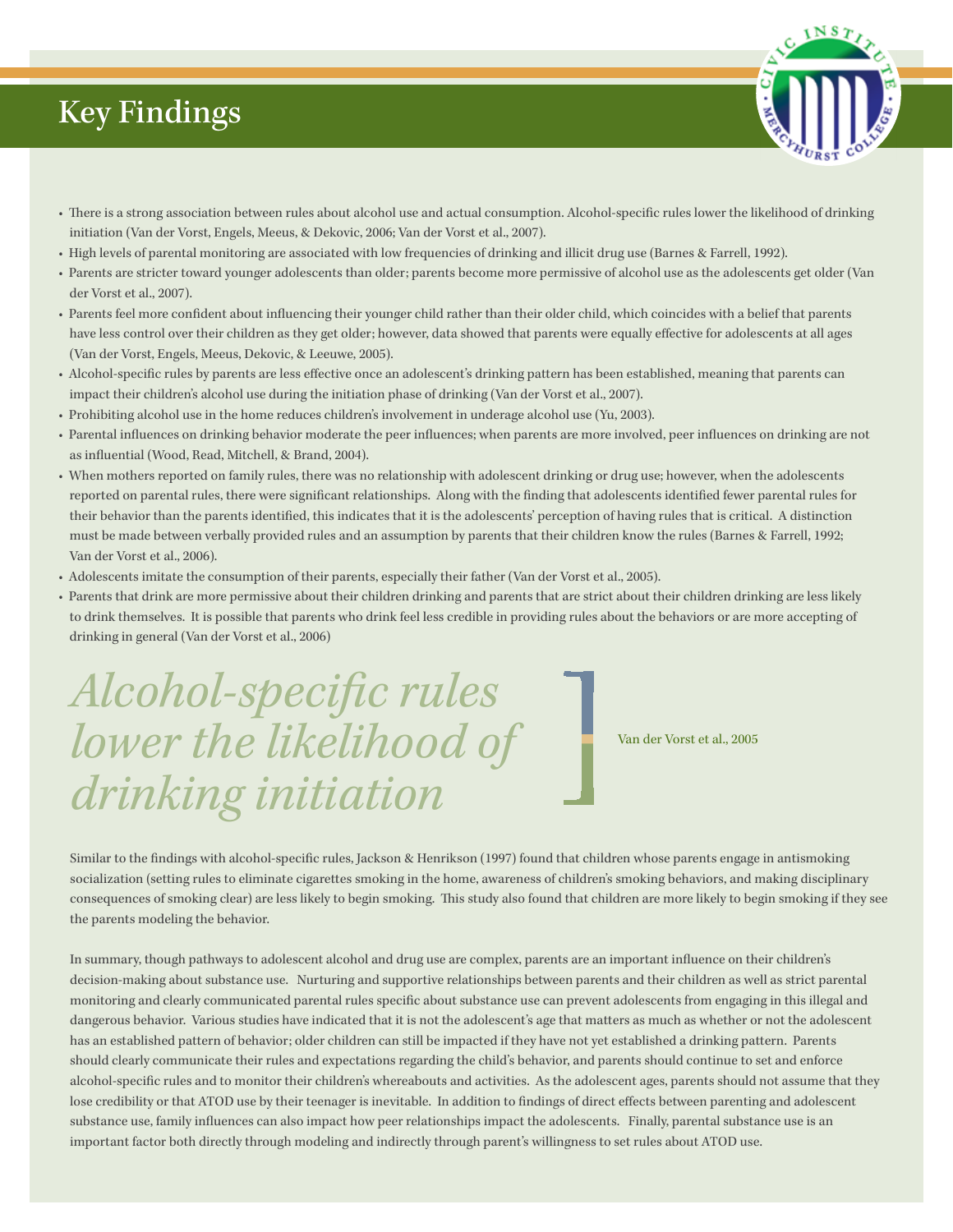### State & Local Information

*The local PAYS data was analyzed to explore the relationships between family factors and alcohol, cigarette, and marijuana use.*

The Pennsylvania Youth Survey (PAYS) is a self-report measure administered every other year to 6th, 8th, 10th, and 12th grade students in Pennsylvania's public schools. The questions focus on attitudes and behaviors regarding alcohol, tobacco, and other drug use as well as antisocial behaviors and other special topics. The survey also examines a number of risk and protective factors that increase or decrease the likelihood that an individual would engage in problem behaviors. The data can be utilized to gauge the prevalence of the various problem behaviors and to plan for prevention and treatment programs in the community. The following data comes from the 2007 administration of the PAYS.

A number of questions on the PAYS ask about alcohol, tobacco, and other drug use. Students report on their lifetime use as well as their past 30 day use. Table 1 indicates the percentage of students using alcohol, cigarettes, and marijuana in the specified time period in Erie County as well as throughout Pennsylvania.

| <b>TABLE 1</b><br><i>Substance</i> | <b>Erie County</b> | State of Pennsylvania |  |
|------------------------------------|--------------------|-----------------------|--|
| Cigarettes-30                      | 11.5               | 10.2                  |  |
| Cigarettes-Lifetime                | 26.7               | 23.9                  |  |
| Alcohol-30                         | 23.2               | 23.2                  |  |
| Alcohol-Lifetime                   | 55.9               | 55.4                  |  |
| Marijuana-30                       | 9.9                | 8.5                   |  |
| Marijuana-Lifetime                 | 18.9               | 16.4                  |  |
|                                    |                    |                       |  |



County-level data can be compared to national data on a grade level basis for 8th, 10th, and 12th grades. While lifetime cigarette use by Erie County respondents was similar to the national data, 10th and 12th graders had a higher rate of past 30-day cigarette use. Lifetime alcohol use by Erie County youth was higher than the national use for 8th, 10th, and 12th grades, and past 30-day alcohol use was higher than the national for 10th and 12th grades. Marijuana use was generally lower than nationwide use for 8th graders but higher than nationwide use for 12th graders.

Using a one-way ANOVA statistical procedure, the local PAYS data was analyzed to explore the relationships between family factors and alcohol, cigarette, and marijuana use. The following sections summarize the findings.

*Students are more likely to drink alcohol if a family member has a drinking problem.*

Read On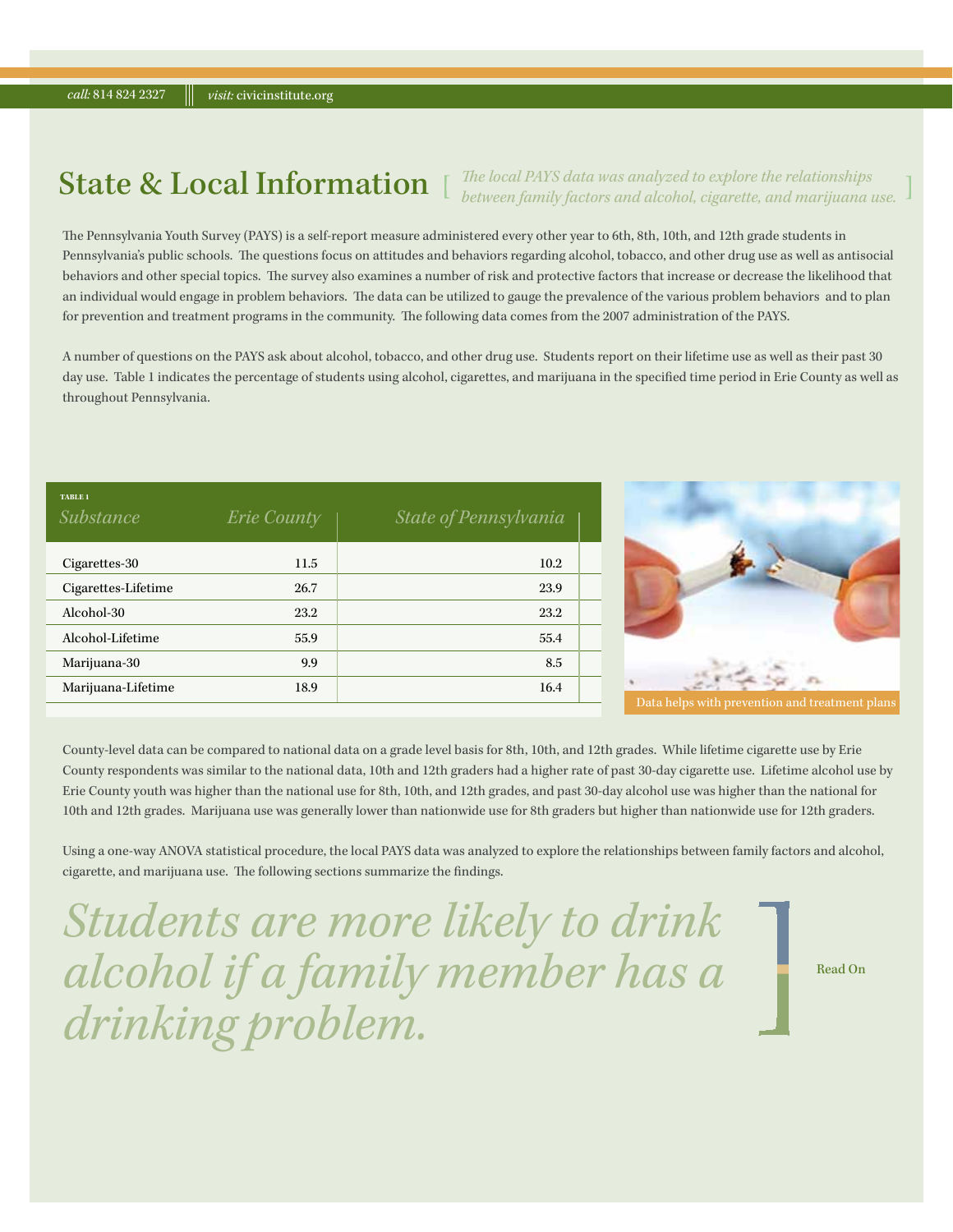

#### State & Local Information *continued*

*Parental monitoring was also significantly related to reported alcohol use.*  Alcohol

Parental permissiveness about alcohol use impacts actual use. Analysis indicated that the more wrong respondents think their parents feel it is for them to drink alcohol, the less likely they are to have had alcohol in their lifetime and in the past 30 days. Students also responded to questions "The rules in my family are clear" and "My family has clear rules about alcohol and drug use." Analyses indicated that unless the respondents indicated the highest level of rule clarity, having clear rules in the family did not impact lifetime alcohol use. When asked about alcohol use in the past 30 days, however, students who indicated clearer rules also indicated less frequency of alcohol use. Unless the rules are very clear, it seems as though the students may be willing to try alcohol in their lifetime but not use it regularly.

Parental monitoring was also significantly related to reported alcohol use. If students felt their parents would catch them if they drank alcohol, then they were less likely to drink than if the students felt their parents would not catch them. When considering whether students felt their parents know who they are with and whether they are home on time, only the strongest parental monitoring was associated with lower lifetime alcohol use by respondents; however, any recognition of



Information on adolescent alcohol use

parental monitoring impacted 30-day alcohol use in the expected direction.

Statements related to parental support and family relationships were also analyzed. If students reported feeling close to their mother and father (asked separately), they were less likely to drink alcohol in their lifetime and in the past 30 days. Also, the more likely an adolescent reports sharing feelings with his/ her mother and father, the less likely he/she was to drink alcohol in his/her lifetime . There was a slight variation in the findings for 30-day use, but those that share their feelings with parents the most were least likely to drink alcohol and those that share their feelings with parents the least were most likely to drink alcohol in the past 30 days. Students

who enjoy spending time with their mother and father reported a decreased tendency to drink alcohol in their lifetime and in the past 30 days. The more comfortable respondents were with asking their parents for help, the less likely they were to drink alcohol in their lifetime and in the past 30 days. Taken together, these results indicate the students who feel close to their parents are generally less likely to drink alcohol.

Finally, students are more likely to drink alcohol if they indicated a family member having a drug or alcohol problem as well as more likely to drink alcohol if they noted that a sibling has drunk alcohol. These findings could be a result of modeling the family member's behavior or could be further evidence of parental attitudes and monitoring.

## Cigarettes  $\int_{\text{less likely to smoke eigentets in their picture.}}$

Comparable analyses were conducted for lifetime and past 30-day cigarette use as were conducted for alcohol use. The results were similar and included the following:

- The more wrong students think their parents feel it is for them to use cigarettes, the less likely they are to use them in their lifetime and in the past 30 days.
- The clearer the family rules are, the less likely students are to smoke cigarettes in their lifetime and in the past 30 days.
- If family rules about tobacco use are clear, students are less likely to smoke cigarettes in their lifetime and in the past 30 days.
- If parents are monitoring their children's whereabouts, students report being less likely to smoke cigarettes in their lifetime and in the past 30 days.
- If students feel supported by their mother and father, they are less likely to smoke cigarettes in their lifetime and in the past 30 days.
- Students who share their feelings with their mother are less likely to smoke cigarettes throughout their lifetime. Willingness to share feeling with one's mother did not impact cigarette use unless the student felt very strongly against sharing feelings (which led to increased use).
- Students who share their feelings with their father are less likely to smoke cigarettes in their lifetime and in the past 30 days.